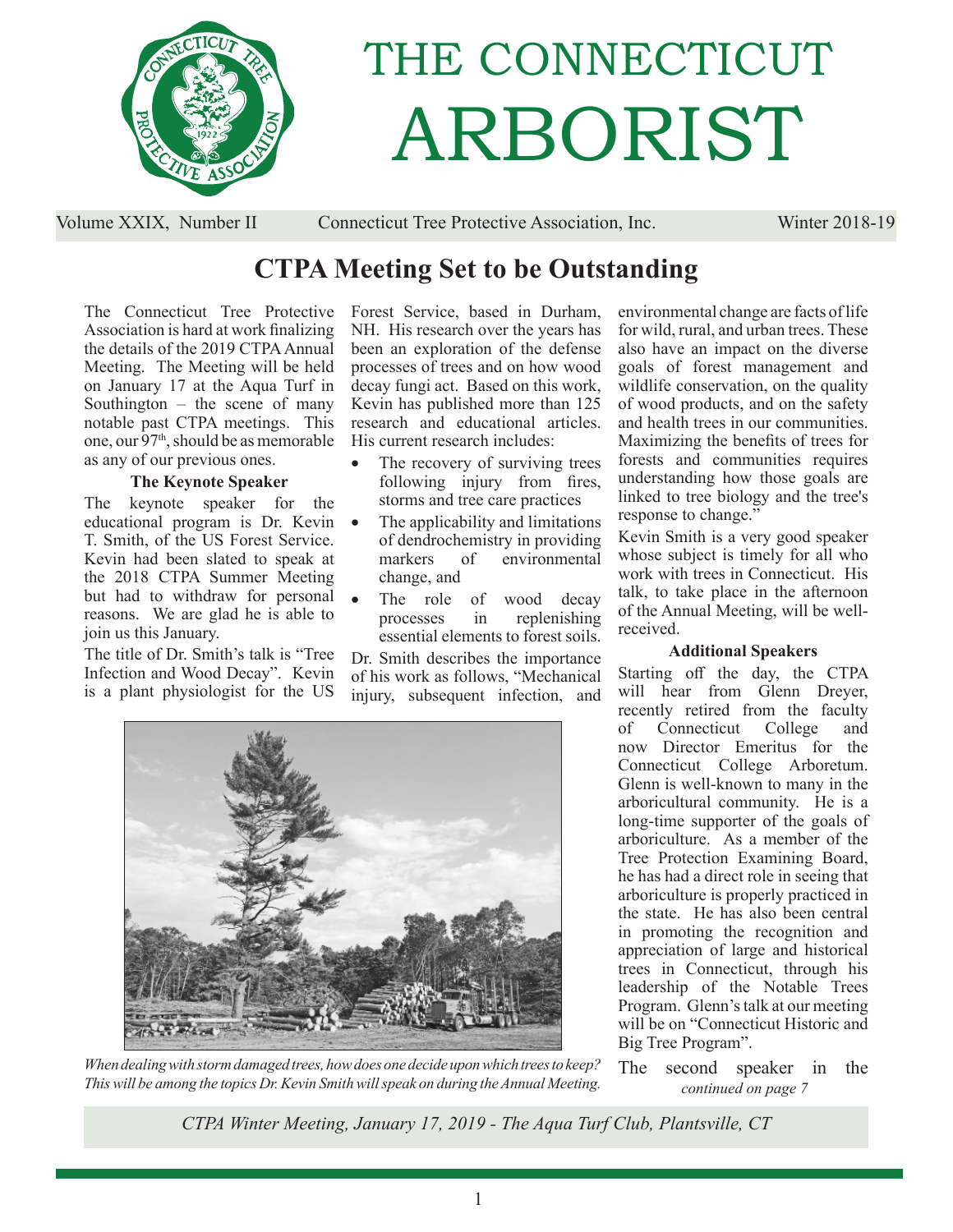## **Updates - How You Can Participate More With the CTPA**

#### **Arborist Law Centennial**

As announced in the previous newsletter, CTPA will celebrate the 100th anniversary of Connecticut's Arborist Law by planting a white oak tree in each of the 169 cities and towns in the state. The Association is already working with Planters' Choice Nursery to grow these trees for planting in the fall of 2019. These trees, which are container grown, will be in #3 pots and will likely be on the order of 6-8 feet tall at the time of planting.

It is now time to begin the detailed

#### **CONNECTICUT TREE PROTECTIVE ASSOCIATION**

PO Box 1946 Wallingford, CT 06492 203-484-2512 fax: 203-793-7824

#### **PRESIDENT** Bud Neal

 **VICE PRESIDENT** Allan Fenner

**SECRETARY - TREASURER** Pat Flynn

**EXECUTIVE SECRETARY** Cathy Dvorsky

#### **DIRECTORS**

Kevin Wyatt Pat Flynn Chris Donnelly Dr. Claire Rutledge Greg Foran Charlie Iselin Allan Fenner Michael Almstead Emmett Shutts Sean Redding

*We advance the care of Connecticut's trees.*

Newsletter Staff and Editor Chris Donnelly

*The Connecticut Arborist* is an official publication of the Connecticut Tree Protective Association

CTPA's Web Site - www.CTPA.org

planning as to how the distribution and planting of these trees will occur. Key to the effort will be finding arborists and tree care companies to volunteer to work with each city and town to identify a site for planting, secure permission for that planting to occur and then actually lead the planting of that tree. It is also important that the post-planting maintenance of that tree occurs, so that they survive, thrive and become the notable trees of tomorrow.

Early in 2019, the CTPA office will be establishing an on-line means for arborists to sign up and take responsibility for one of the state's cities or towns. It will be OK if we have multiple sign-ups for individual municipalities – it is most important we have all municipalities covered.

Further details will be forthcoming. We will probably designate certain pick-up points around the state, for people to get these trees. There will be a plaque of some sort to go with each tree. Also, CTPA will be coordinating publicity regarding this tree planting.

Stay tuned! It will be great if this is a coordinated, state-wide and association-wide effort to commemorate an important Act of the Legislature that continues to prove its worth to this day.

#### **CTPA Committees**

During the Business Meeting at the Annual Meeting, each CTPA Committee will be providing updates as to what that Committee has been up to. This is a great way to gain insight into the activities of the CTPA's Board and the Association more broadly. The CTPA Committees are:

- Finance
- Legislation and Enforcement
- Education
- Allied Members
- Public Relations
- UConn Partnership
- Safety
- Meeting Planning
- Climbing Competition
- Arbor Day
- Executive Oversight

In addition to the above Committees, CTPA has liaisons with CT-EC and NEC-ISA and hears monthly reports from the CT Urban Forest Council, the CT Tree Protection Examining Board and the Tree Wardens' Association.

#### **Upcoming CTPA Workshop**

The CTPA Education Committee, led by Dr. Claire Rutledge, is planning a workshop to occur in the first part of this year on the topic of the tree mortality in Connecticut. This workshop will cover the history and current extent of this tree mortality with particular reference to oak and ash trees, how and when trees can be saved, how to safely remove trees that cannot be saved and some potential uses for the wood resulting from these removals.

Please see some initial discussion on these issues in this newsletter. These topics will be presented in greater detail at this workshop, with several of the state's experts participating.



*Ribbon Cutting at the Healing Garden Dedication Ceremony*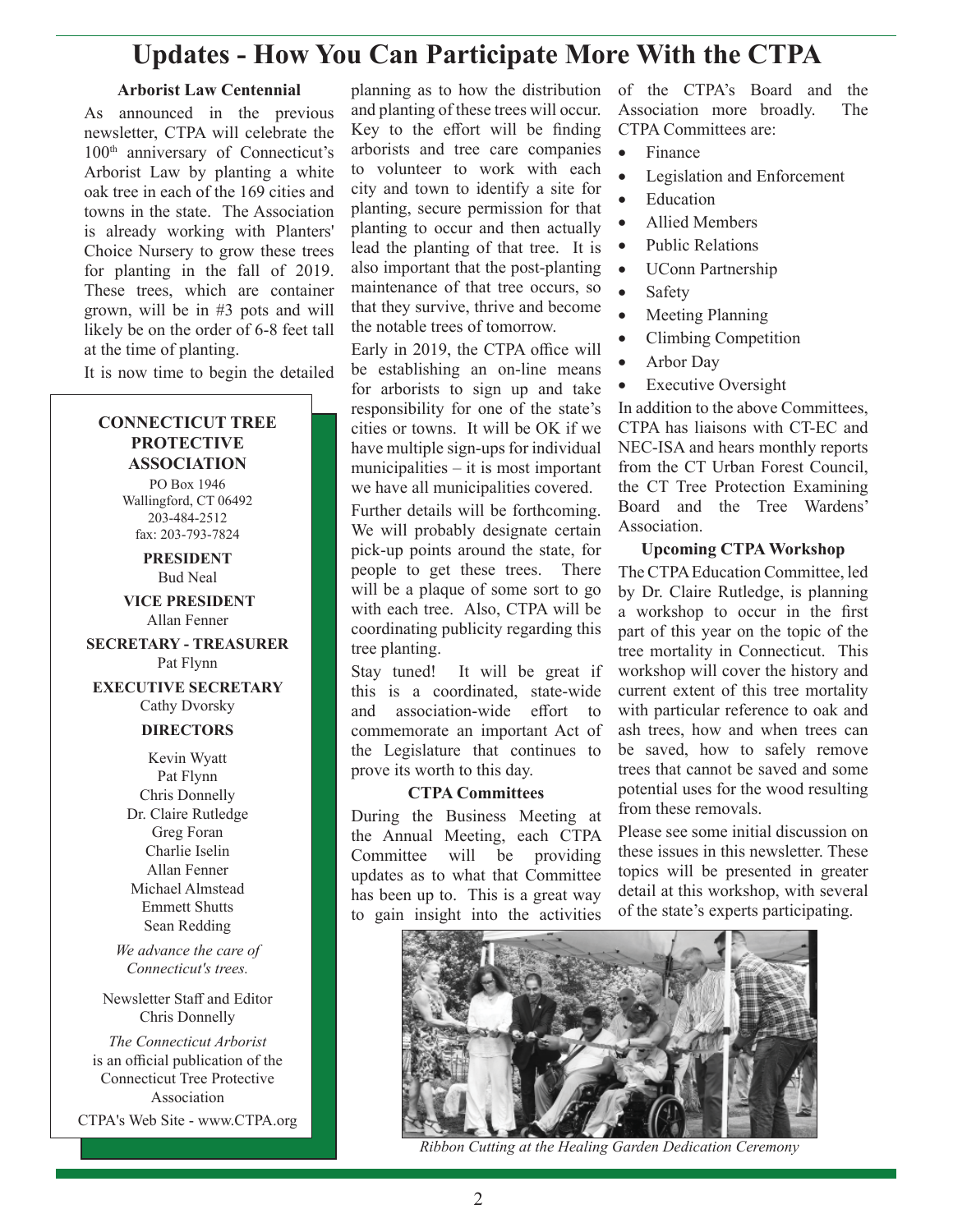## **2018 - A Difficult Year for Trees - How Can Arborists Help?**

2018 was certainly a difficult year for trees within the State of Connecticut. The storms of March and May, the continued onslaught of the emerald ash borer and then, the combined effects of the drought and the gypsy moth, all together contributed to what the Hartford Courant referred to as the death or damage of "millions of trees"1 throughout the state.

This major environmental event has drawn of the attention of many, many people across the state. Certainly, the loss of a significant proportion of our forest trees, the drastic reduction in the numbers of a key group of native trees (the ashes) and the likelihood that the death of so many trees in the forest will provide an opportunity for a rapid increase in invasive species are all causes for great concern. There are also other, very near-at-hand concerns that will affect people in their daily lives, whether they pay close attention to what is happening in the forest or not. The woods may not be as safe to enter as previously thought. Foresters need to deal with the impact the extensive tree mortality is having on timber markets. Tree wardens are having critically important discussions about how to handle and how to pay for the removal of many more hazardous trees in our cities and towns. Property owners have to make decisions about the trees they own that are suddenly more at risk than were just a short while ago. For many people, just getting hold of an arborist is a trick in itself, due to the current high demand for tree-related services.

So many pressing questions. Beyond being completely busy, how do arborists fits into this picture? Arborists, of course, have a professional service to offer and people are very interested in taking advantage of these services. That is a good thing and is as it should be.

At the same time, it is always good to ask, as professionals, if there is not more that we can be doing to assist with the response to these many tree concerns? How should we be a part of the overall response? Here are three areas offered for additional consideration:

#### **Professional Standards**

Many of the trees affected by the events of the past few years need to be removed. Under Connecticut Law, tree removals do not fall under the arborist license. In fact, with the exception of the professional harvest of forest products, tree removal does not fall under any specific license at all. This means that anyone with a chainsaw and a sense of derring-do can take the task on. Often, in the public perception, that is all it takes to remove a tree. There is no real strength in the argument that having an

arborist license automatically makes someone better at removing trees than someone who is without a license. There are many good, professional tree removers who are top-notch in terms of skill, safety, knowledge and experience. At the same time, arboriculture is a profession that is dedicated to doing things related to trees and tree care in the right way, with clearly defined standards that are continually tested and improved over time.

Adherence to these standards, as relates to safety and respect for trees and property, is just as important for those who do not have an arborist license as it is for those who do. The responsibility for being safe is not something that belongs exclusively to the professional logger or the professional arborist – that is a message that we should be sending loudly and clearly. Unlicensed and uncertified individuals should be held to the same standards regarding tree removals. They should know and respect the right way of doing things and they should carry full insurance, to protect themselves, their workers and their clients. Also, they should respect the limits of their responsibilities. They should not be recommending the removal of trees for health or safety reasons when the condition of that tree is not certain.

In addition, there are certain situations in tree removal that demand the specific skills most often associated with a well-trained and experienced arborist. These include the removal of trees around structures and those trees that are in close proximity to electrical wires. These are not jobs for the recklessly heroic chainsaw owner.

The bottom line is that, when having trees removed, the public should be encouraged to look for people who are skilled, work safely and have the knowledge and experience needed for the job. While the law in Connecticut does not require that an individual be licensed and insured in order to remove trees, hiring a licensed arborist makes sense in most cases. With a licensed arborist the property owner is at least guaranteed that the individual hired has knowledge of the basic, important principles. Despite how busy arborists are currently, the message should still be, it is not wise to cut corners on any of the basic concerns regarding skill, safety, knowledge and experience. Doing so only places the property owner, the person doing the work, any of his or her employees and perhaps others, at greater risk.

#### **Wood Utilization**

When the Hartford Courant speaks of "millions of trees" dead or damaged, this naturally raises the question as to whether this is an exaggeration on the part of the newspaper. One way to look at it is, if Connecticut's 169 cities and towns each has on average between 100 and 1,000 street trees to be removed, then this is somewhere

*continued on page 5*

<sup>1</sup> "Millions Of Connecticut Trees Have Been Killed Or Damaged In Recent Years. Taking Them Down Is Expensive." By Gregory B. Hladky, Hartford Courant, September 18, 2018, online at: https://www.courant.com/news/connecticut/hc-news-eversourcedead-trees-20180924-story.html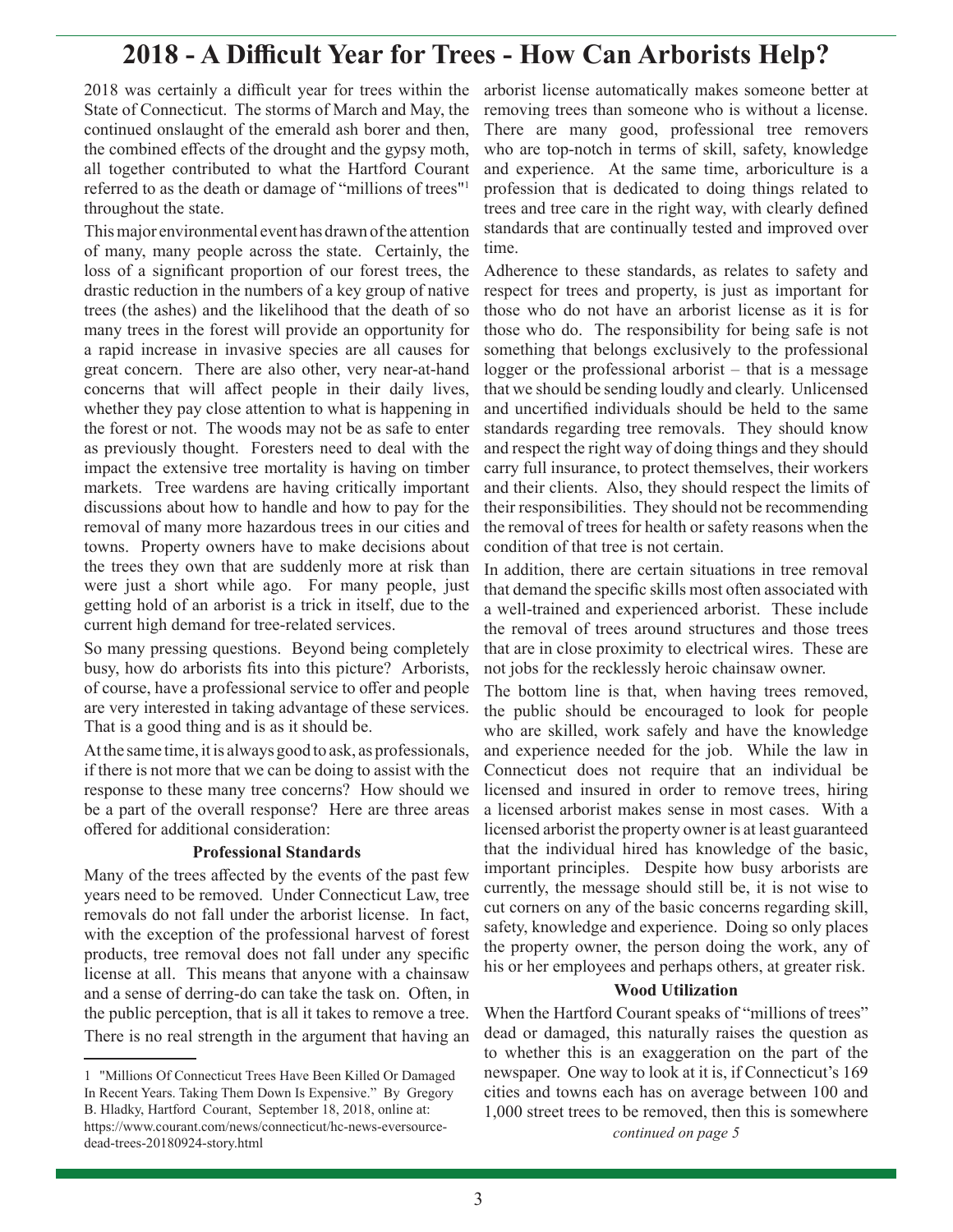# **A Thumbnail Sketch of Tree Mortality Across Connecticut**

These tables show the percentage, by county and by genera, of the total number of trees identified by DEEP for removal across Connecticut. The percentage of each county's contribution to the overall state total is also listed.

| <b>Litchfield County</b>     |       | <b>Hartford County</b>               |       | <b>Tolland County</b>                |       | <b>Windham County</b>                |       |
|------------------------------|-------|--------------------------------------|-------|--------------------------------------|-------|--------------------------------------|-------|
| $(21\%$ of state tree total) |       | $(12\% \text{ of state tree total})$ |       | $(10\% \text{ of state tree total})$ |       | $(12\% \text{ of state tree total})$ |       |
| Genus % County Total         |       | Genus % County Total                 |       | Genus % County Total                 |       | Genus % County Total                 |       |
| Ash                          | 31%   | Ash                                  | 39%   | Ash                                  | 22%   | Ash                                  | 22%   |
| <b>Birch</b>                 | 4%    | <b>Birch</b>                         | $5\%$ | Birch                                | 3%    | Birch                                | $1\%$ |
| Hemlock                      | 9%    | Hemlock                              | 11%   | Hemlock                              | 3%    | Hemlock                              | $0\%$ |
| Hickory                      | $0\%$ | Hickory                              | $1\%$ | Hickory                              | $1\%$ | Hickory                              | $1\%$ |
| Maple                        | 14%   | Maple                                | $6\%$ | Maple                                | $5\%$ | Maple                                | $5\%$ |
| Oak                          | 9%    | Oak                                  | 10%   | Oak                                  | 58%   | Oak                                  | 65%   |
| Pine                         | 16%   | Pine                                 | 8%    | Pine                                 | $5\%$ | Pine                                 | 4%    |
| Other                        | 15%   | Other                                | 14%   | Other                                | 2%    | Other                                | $1\%$ |
| Unknown                      | $2\%$ | Unknown                              | $5\%$ | Unknown                              | $0\%$ | Unknown                              | $1\%$ |
|                              |       |                                      |       |                                      |       |                                      |       |
| <b>Fairfield County</b>      |       | <b>New Haven County</b>              |       | <b>Middlesex County</b>              |       | <b>New London County</b>             |       |
| $(2\%$ of state tree total)  |       | $(9\% \text{ of state tree total})$  |       | $(10\% \text{ of state tree total})$ |       | (23% of state tree total)            |       |
| Genus % County Total         |       | Genus % County Total                 |       | Genus % County Total                 |       | Genus % County Total                 |       |
| Ash                          | 40%   | Ash                                  | 89%   | Ash                                  | 18%   | Ash                                  | 4%    |
| <b>Birch</b>                 | 3%    | Birch                                | $1\%$ | Birch                                | 8%    | Birch                                | 2%    |
| Hemlock                      | 14%   | Hemlock                              | $1\%$ | Hemlock                              | 3%    | Hemlock                              | 2%    |
| Hickory                      | $0\%$ | Hickory                              | $0\%$ | Hickory                              | $1\%$ | Hickory                              | $1\%$ |
| Maple                        | 10%   |                                      | 2%    |                                      | 7%    |                                      | $3\%$ |
| Oak                          | $5\%$ | Maple<br>Oak                         | 3%    | Maple<br>Oak                         | 55%   | Maple<br>Oak                         | 74%   |
| Pine                         | $8\%$ | Pine                                 | $1\%$ | Pine                                 | 2%    | Pine                                 | 9%    |
| Other                        | 12%   | Other                                | $2\%$ | Other                                | $5\%$ | Other                                | 3%    |

The above tables are intended to show the variation in tree mortality by county, across the state of Connecticut. The data used to create these tables were gathered by the staff of Connecticut's DEEP. This was done as part of the agency's effort to respond effectively to the current wave of tree mortality sweeping the state. The data on individual trees were collected by the staff visiting high use areas within DEEP properties, such as picnic areas and camp sites, and identifying trees that needed to be removed. This data, and so these tables, are not intended to serve as a scientific survey of this mortality. However, to the extent that these high use areas can be considered as representative of the forest within each county, these numbers can be seen as providing something of a useful snapshot of the types of trees that are dying and where this is occurring, at a county level.

It is interesting to note that the two counties that have the highest percentage contribution to the statewide total of tree mortality are those in opposite corners of the state – Litchfield County in the northwest and New London County in the southeast. While these high percentages may be as much about the extent of DEEP properties in these counties as they are about the local concentrations of tree mortality, the variation in the numbers underscores that there are differences as to what is going in each of these counties. It is known that New London County suffered heavily from the combination of the drought and the gypsy moth. The gypsy moth was not a significant factor in Litchfield County, although the drought was. Litchfield County shows significant ash mortality due to the much greater presence of emerald ash borer in that part of the state. Both counties suggest that there are developing concerns with the pine species.

With respect to ash tree mortality, the statistical situation in New Haven County just jumps out. In that county, nearly 90% of the trees found by the DEEP staff that need to be removed are ash trees.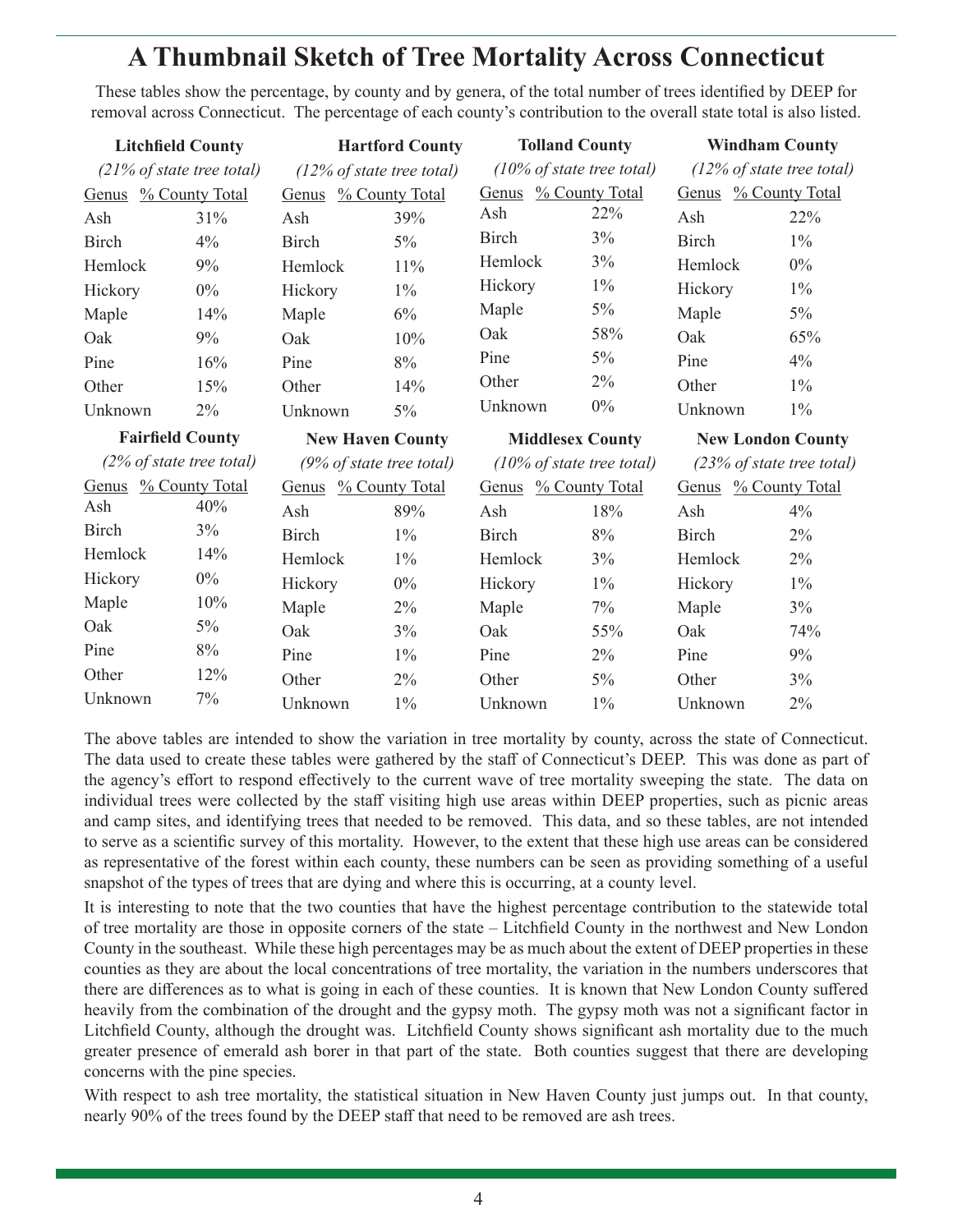# **How Can Arborists Help? (continued)**

between 16,900 trees and 169,000 trees statewide. Since we are likely closer to the high end, a rough estimate of at least 100,000 street trees that need to be removed seems reasonable. Of course, that does not include all of the park trees, private trees and forest trees that have died over the past couple of years. When these additional trees are added to the total, the Hartford Courant number does not at all appear to be an exaggeration.

Another question to be asked of all of these dead trees is, what is to be done with all of this wood? Often, for arborists, wood disposal is just another logistical step in tree work and another expense to be factored into the cost of a job. There is awareness that this wood could be considered as a useful resource. However, for most arborists, the hurdles of developing a successful market for products from yard waste are too high for anything beyond tangential interest in the subject.

Maybe all of that changes, due to the volume of yard, park and street trees that need to be removed. Perhaps, too, things change due to the disruption that these events are causing in the traditional wood markets in Connecticut. Standing dead trees do not often make for valuable timber, due to staining and other characteristics that reduce the desirability of logs from these trees at the sawmill. But now, there are so many dead trees that have to go somewhere and so many fewer live trees ready for harvest. That might change the sawmilling calculation.

At the same time, on an unrelated front, overseas trade in prime veneer logs has been affected by the current uncertainty in foreign trade policy. It is fair to say that the markets for wood in the state are not now what they were even just a couple of years ago.

There is no certainty that any of this will lead to greater use of the wood produced in tree care operations. However, it may be worth reviewing the four major types of wood products, apart from firewood, that might come from tree care operations:

- 1. Veneer logs. These are the top of the woodpile, so to speak, with regards to wood value. High quality Connecticut hardwood logs, especially oak logs, have been in great demand in recent years, particularly for such foreign buyers as furniture manufacturers in China. Veneer logs must meet exacting requirements, in terms of the quality of the wood and also such features as the length of a log. Cutting a veneer log short of 8 feet, even by just a few inches, can destroy the value in that log.
- 2. Lumber. Sawmills produce a wide range of solid sawn wood products from Connecticut logs. This includes such high value products as flooring and paneling and lower value but still necessary products such as pallet wood. Connecticut boasts of a few large and several smaller sawmills. The

lumber value of a log is, again, a function of its characteristics, including its dimensions. A log that is cut too short or otherwise mishandled from the sawmill's perspective might end up with no or minimal lumber value.

- 3. Clean chips. Wood chips from Connecticut have received a great deal of interest lately, for a wide range of products, from being a source of wood fiber for paper to playground surfacing and as the basis of high-end landscape mulch. The term 'clean chips' usually refers to chips that come from the trunks (boles) of trees that have been debarked and which contain little if any decay. Chips are often separated by species or at least generic classes (e.g. hardwood chips versus softwood chips). The advantages of using clean chips is the uniformity of its properties, such as of the wood fibers when used for paper or the ability to accept dye when used for mulch.
- 4. Chipper mulch. This is a term coined by Alex Shigo. Others might tend to call this type of material 'biomass'. The reference is to the chipped up remnants of trunks, leaves and branches, usually without much discrimination as to the mixture. The advantages of this material comes from the fact that there is often a high ratio of living material (e.g, cambium, buds and leaves) to non-living wood and bark in the mixture. This feature makes chipper mulch highly useful as a soil amendment and also as a material than can be further matured into good quality landscape mulch and, eventually, compost.

Both clean chips and chipper mulch also have potential value as a fuel for use in the generation of electricity or for meeting local heating needs, such as the heating of greenhouses. There is already some demand for this, although the emergence of natural gas as a primary heating fuel has slowed the development of this market. Arborists may want to stay tuned regarding developments on these fronts. The DEEP Forestry Wood Utilization program and the UConn Cooperative Extension program are good resources for keeping up with changes in these areas. There will also be a CTPA workshop in the spring.

#### **Predicting the Future**

We probably all wish that we were better able to predict the future. However, when it comes to trees and tree health, few groups have better insight and knowledge on this topic than arborists. This comes both from the day to day obsevations of trees and from having the professional and scientific background to interpret what is being seen. With trees now being such a topic of concern, there is only going to be an increasing need for the sort of understanding that arborists are able to provide.

*continued on page 6*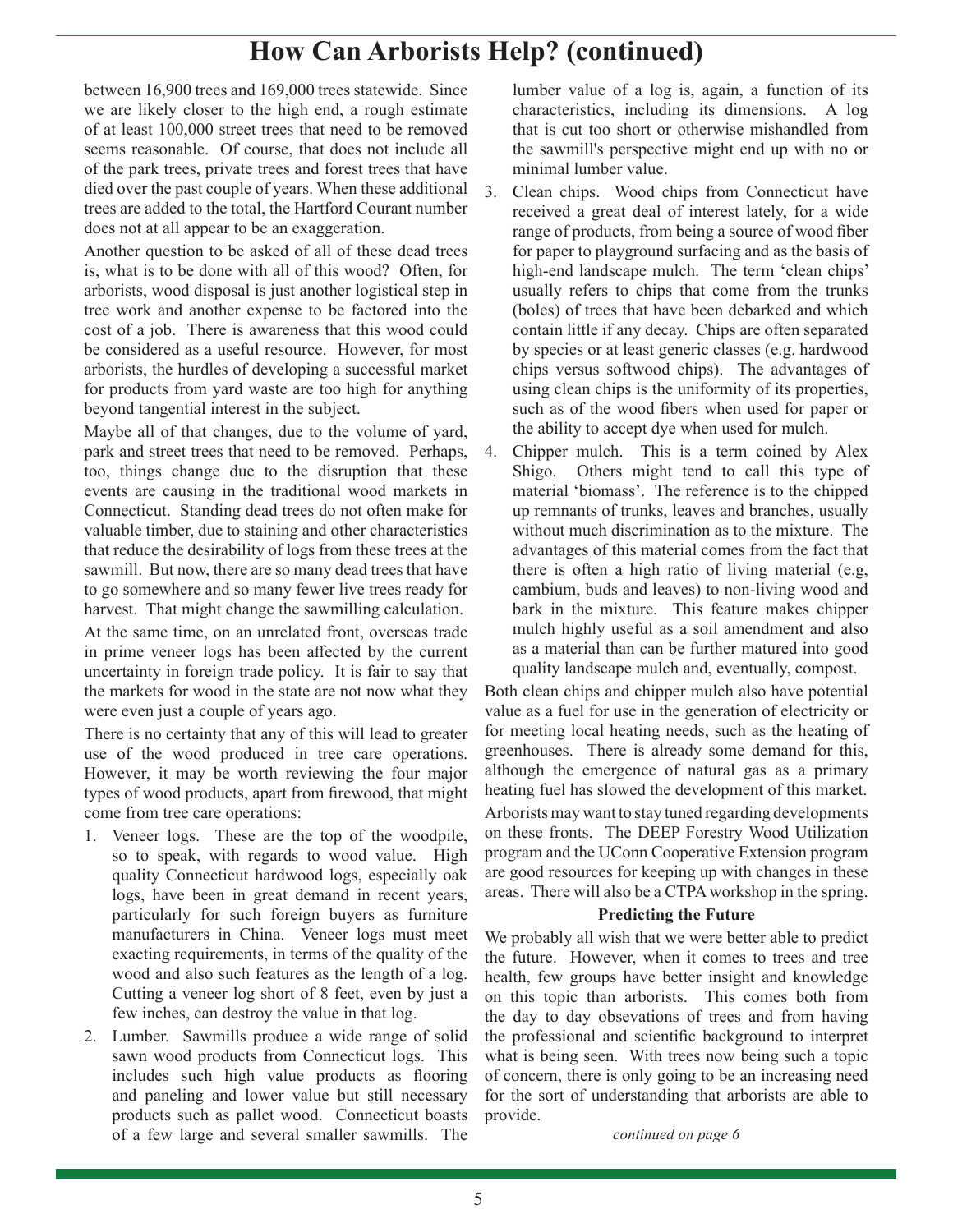## **How Can Arborists Help? (continued)**

This is especially true with regards to topics such as gypsy moth, drought, damaged trees and the emerald ash borer.

With respect to EAB, the predictions of the scientists have been very good. They described in advance the spread of this insect and the 'killing wave' that would follow. They told of how local populations of EAB would rise to a peak and then collape due the loss of ash trees as a food source.

Arborists, particularly those with long years of experience, also have a great deal of knowledge with regards to gypsy moths. The extensive outbreaks of the 1970's and 80's were of such a magnitude that they left a deep impression on anyone working with trees at the time. There are still many tree care professionals around from those days. Their recollections, including of gypsy moth cycles and what occurred in the wake of major gypsy moth outbreaks, are just as relevant now as they were then. It is worth recalling the surge in the number of two lined chestnut borer outbreaks and the number of trees that succumbed to armillaria root rot following these outbreaks. Likewise, recollections of past droughts and how these affected individual tree species are welcome in the conversation.

Predicting the future should go beyond making

**Data on EAB Captures Since 2012**



This chart is based on data provided by Dr. Claire Rutledge of the CT Agricultural Experiment Station. Since 2012, Claire has worked with a group of volunteer 'wasp watchers', collecting buprestid beetles captured by the *Cerceris* wasp. The wasp uses these beetles as food for its young. The emerald ash borer is one of the beetles sought out by this wasp. These captures can be used to assess the relative size of the local EAB population. This chart shows the per cent EAB captured in the 6 towns in which EAB was first found in CT. These 6 towns are Prospect, Naugatuck, Waterbury, Wolcott, Bethany and Beacon Falls.

recommendations as to how to deal with present problems. With the loss of so many trees, our urban and rural forests will need to be reshaped. In cities and towns and on client's properties, this means selecting and planting the trees that will become part of people's lives for years to come. Arborists can help in creating this future by contributing our understanding of trees, tree needs and what people tend to want in trees. Our views on how trees will be affected in the future by changes in climate, tree pests and other problems, land use and development and many other factors, are all important and can be applied in helping society at large to create a better world for future generations to inherit. To borrow from an insight that Tom Worthley of the University of Connecticut expresses well, most of us tend to think that, while we are dedicated and competent in what we are doing, we are just doing our jobs, the same as everyone else. Most people take their work seriously and try to do their best. What we often forget is that, because of our work, we are different in a key respect: we know a great deal about trees. This gives us something to offer in a way that most others cannot. We should remember that, and be prepared to offer what we can, especially when it helps people see trees as they connect to the big picture. This is something that could be of benefit to everyone.

**CTPA Helps Provide Outreach on EAB**



Since EAB was first found in Connecticut, CTPA has worked to ensure that arborists, tree wardens, town officials, home owners and others are aware of the damage that this insect can do. A primary means for getting this message out has been a series of handson workshops, conducted by CTPA, CAES and DEEP jointly, that gave participants the opportunity to see the insect and its damage up close and in person. These workshops were moved around the state so that people in all sections of the state would have the opporutnity to see what was coming for our ash trees, and still is in in store for some parts of the state.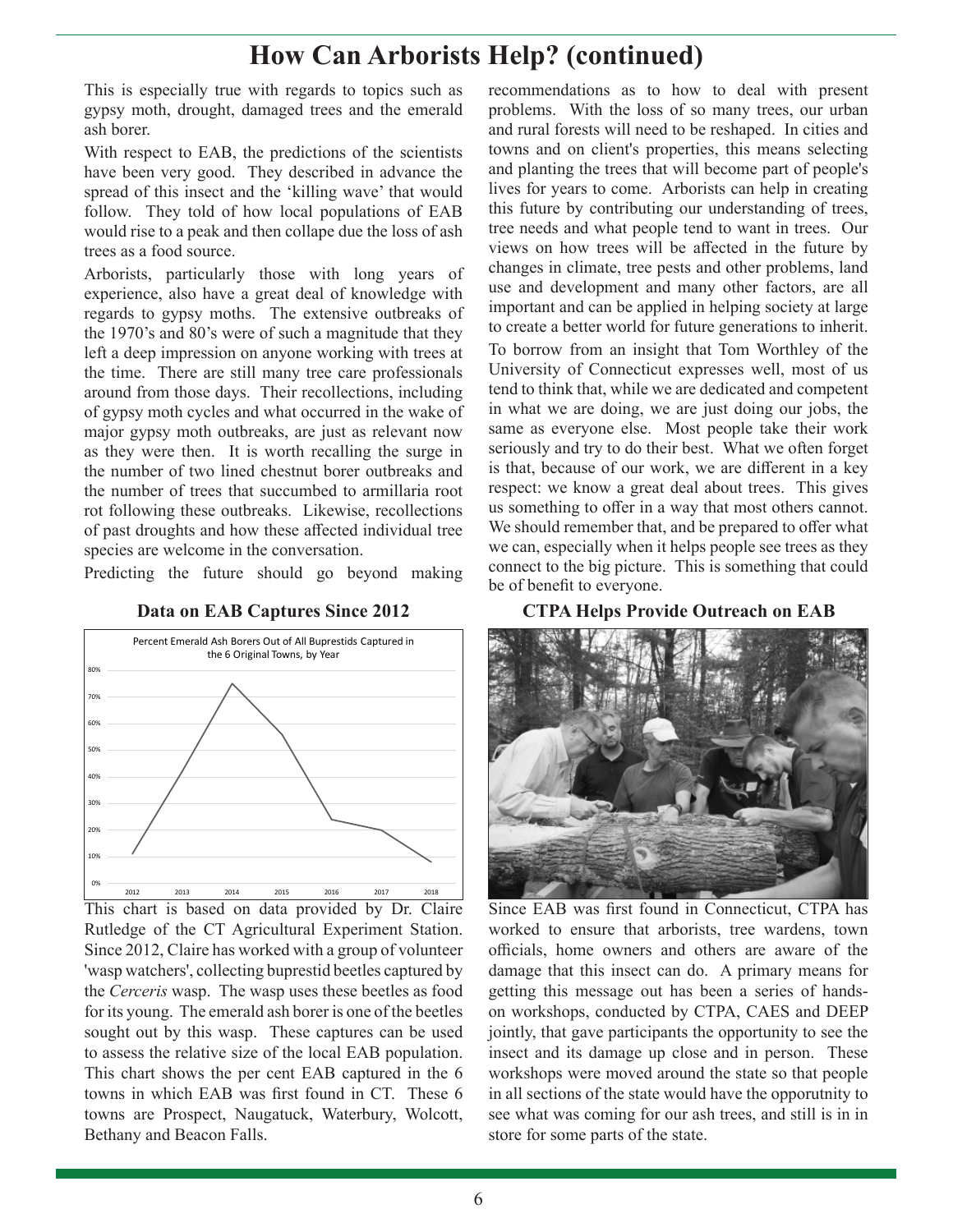### **CTPA Annual Meeting (continued)**

morning will be Allan Fenner. Allan is a consulting arborist with SavATree. He is also a member of the CTPA Board of Directors. In his career, Allan has seen arboriculture and trees from a variety of perspectives – including as a field 'tree guy', as a commercial arborist and now as a consultant. These various perspectives provide the basis of his talk on "Construction and Trees -What Works and What Doesn't". Allan will include in his talk local examples and references to the challenging conditions that have made his job both a test and an opportunity for success.

#### **Other Activities**

There will be other special events that will occur throughout the day. Early on, during the Business Meeting, the CTPA Board will provide a welcome to UMass's Kristina Bezanson, Lecturer in Arboriculture and Urban Forestry in the Department of Environmental Conservation, College of Natural Resources in Amherst. Kristina has accepted the challenge of following in the footsteps of the now-retired Dennis Ryan.

Later in the morning, just before lunch, look for an announcement from the University of Connecticut College of Agriculture, Health and Natural Resources (CAHNR). This announcement will be made by Tom Worthley on behalf of Dr. Jason Vokoun, Head of the Department of Natural Resources and the Environment. The Department is within CAHNR.

The Annual Meeting is also the occasion on which CTPA presents its awards to worthy individuals. The first

awards will be presented to two deserving young people selected as recipients of the CTPA Arborist Scholarship. They are Ashley Martone of Branford, currently enrolled at the University of Maine and Erin Reilly of Naugatuck, now at Paul Smith's College.

This Scholarship is a \$2,000 award to individuals who are in a college program that leads to a degree in arboriculture, urban forestry or a related field. Recipients must be residents of Connecticut and have an expressed intention in making a career in trees. This year, CTPA received several good applications. For that reason, the Board chose to award two scholarships this year. The Board sees having this much choice as testimony to the quality of the applicants and to the degree of interest among young people in careers relating to trees and tree care.

The second set of awards are to individuals who, through their work, have proven their dedication to advancing the care of trees in Connecticut. There are two awards within this grouping. The first is the Arborist Citation, presented to an individual who is not a member of CTPA but who has nonetheless contributed to advancing the care of trees in the state. The second is the Award of Merit, presented to an individual who is a member of CTPA and who has made a significant contribution towards advancing the care of trees.

Of course, the CTPA Annual Meeting is never just the sum of its parts – there is always something beyond the agenda that makes it even more worthwhile. One

*continued on page 8*

## **Veterans Home and Hospital Healing Garden Dedicated**



ensure that this project succeeded. Please see the Update Section of the CTPA web site to learn more about the contributors and how this project came about. The honor of cutting the ribbon at the dedication was given to two of the veterans along with Sandy Ingellis, DVA Commissioner Thomas Saadi, Lt. Governor Nancy Wyman and Bud Neal.

On August 3, 2018, CTPA participated in the dedication of the Healing Garden at the Veterans Home and Hospital in Rocky Hill. Creating this garden was an all-out effort by CTPA that involved contributions from many members of the Association, businesses, numerous donors and various volunteers who dedicated their time, sweat and passion to